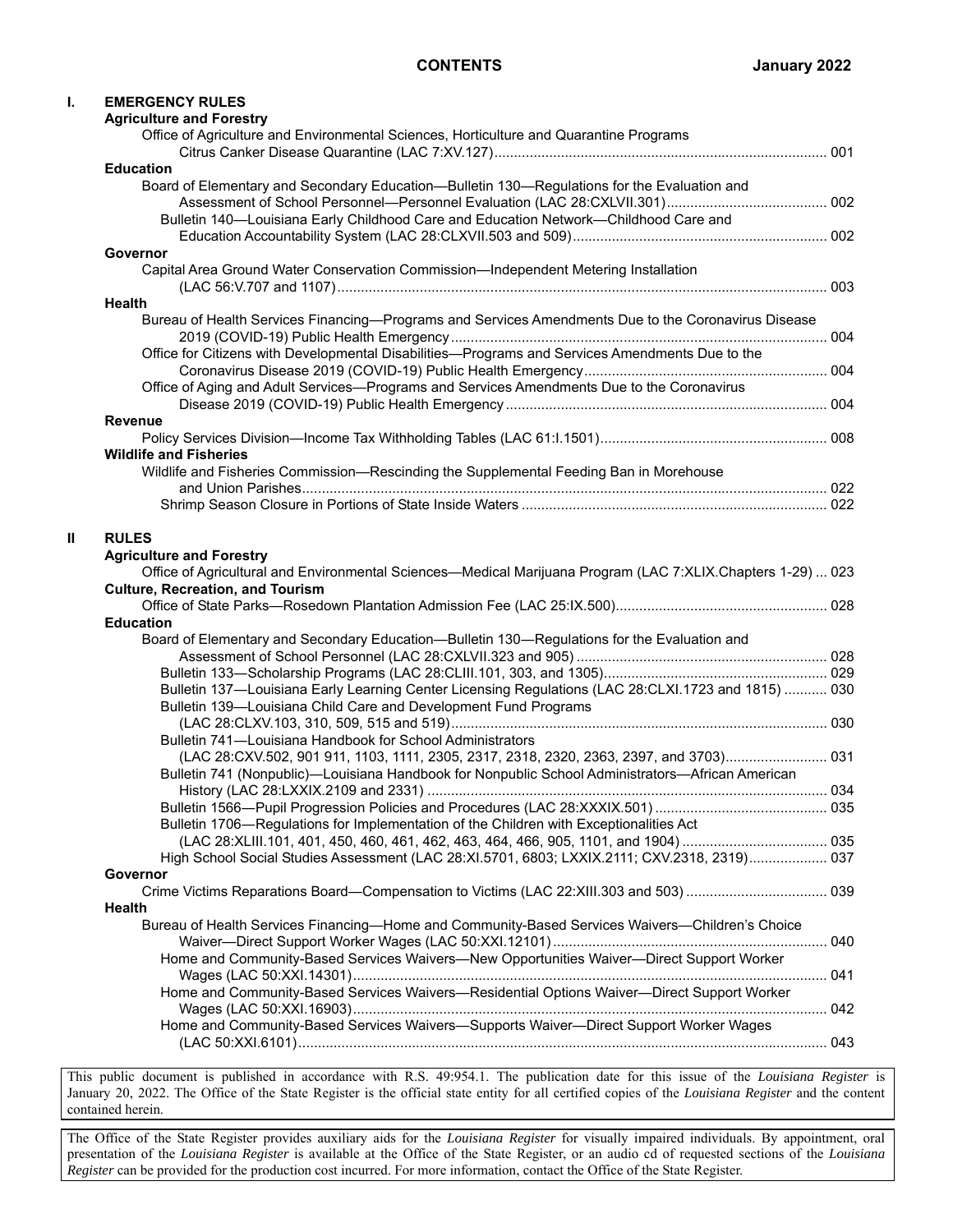|    | Office for Citizens with Developmental Disabilities—Home and Community-Based Services Waivers                                                                                                 |  |
|----|-----------------------------------------------------------------------------------------------------------------------------------------------------------------------------------------------|--|
|    |                                                                                                                                                                                               |  |
|    | Home and Community-Based Services Waivers-New Opportunities Waiver--Direct Support Worker                                                                                                     |  |
|    | Home and Community-Based Services Waivers-Residential Options Waiver--Direct Support Worker                                                                                                   |  |
|    | Home and Community-Based Services Waivers-Supports Waiver-Direct Support Worker Wages                                                                                                         |  |
|    | <b>Natural Resources</b>                                                                                                                                                                      |  |
|    |                                                                                                                                                                                               |  |
|    | <b>Public Safety and Corrections</b><br>Gaming Control Board—Sports Wagering (LAC 42:III.102, 104, 105, 107, 120, 2737 and VI.Chapters 1-13)  045                                             |  |
|    | <b>Revenue</b>                                                                                                                                                                                |  |
|    | Office of Alcohol and Tobacco Control-Direct Delivery of Alcohol-Third Party Service Permit                                                                                                   |  |
|    | <b>State</b>                                                                                                                                                                                  |  |
| Ш. | <b>NOTICES OF INTENT</b>                                                                                                                                                                      |  |
|    | <b>Agriculture and Forestry</b>                                                                                                                                                               |  |
|    | Office of Agriculture and Environmental Sciences—Horticulture and Quarantine Programs Citrus Greening                                                                                         |  |
|    |                                                                                                                                                                                               |  |
|    |                                                                                                                                                                                               |  |
|    | Minimum Specifications for Termite Control Work within Each District (LAC 7:XXV.141)  079                                                                                                     |  |
|    |                                                                                                                                                                                               |  |
|    | <b>Economic Development</b>                                                                                                                                                                   |  |
|    |                                                                                                                                                                                               |  |
|    | <b>Education</b>                                                                                                                                                                              |  |
|    | Board of Elementary and Secondary Education-Bulletin 118 Statewide Assessment Standards and                                                                                                   |  |
|    |                                                                                                                                                                                               |  |
|    | Bulletin 126-Charter Schools (LAC 28:CXXXIX.2715, 2717, 2719, 2803, 4301, 4303, 4305, 4307, 4309,                                                                                             |  |
|    |                                                                                                                                                                                               |  |
|    | Bulletin 130-Regulations for the Evaluation and Assessment of School Personnel-Personnel Evaluation                                                                                           |  |
|    |                                                                                                                                                                                               |  |
|    | Bulletin 139-Louisiana Child Care and Development Fund                                                                                                                                        |  |
|    |                                                                                                                                                                                               |  |
|    | (LAC 28:CLXV.103, 701, 703, 705, 707, 709, 901, 902, 903, 1101, 1103, 1105, 1107, 1109) 102<br>Bulletin 140-Louisiana Early Childhood Care and Education Network-Coordinated Observation Plan |  |
|    |                                                                                                                                                                                               |  |
|    |                                                                                                                                                                                               |  |
|    | Bulletin 741-Louisiana Handbook for School Administrators                                                                                                                                     |  |
|    |                                                                                                                                                                                               |  |
|    | Bulletin 996—Standards for Approval of Teacher and/or Educational Leader Preparation Programs                                                                                                 |  |
|    |                                                                                                                                                                                               |  |
|    | The Louisiana School, District, and State Accountability System-Transition from 2017-2018 to 2024-2025                                                                                        |  |
|    |                                                                                                                                                                                               |  |
|    | Board of Regents, Office of Student Financial Assistance-Scholarship/Grant Programs-MJ Foster Promise                                                                                         |  |
|    |                                                                                                                                                                                               |  |
|    | <b>Environmental Quality</b>                                                                                                                                                                  |  |
|    | Office of the Secretary, Legal Affairs and Criminal Investigations Division-Expansion of the Expedited                                                                                        |  |
|    |                                                                                                                                                                                               |  |
|    | X-Rays in the Healing Arts Update (LAC 33:XV.602, 603, 604, 605, 606, 607, 610, 611, and 699) (RP068)  140                                                                                    |  |
|    | Governor                                                                                                                                                                                      |  |
|    | Commission on Law Enforcement and Administration of Criminal Justice-Peace Officer Training                                                                                                   |  |
|    |                                                                                                                                                                                               |  |
|    | <b>Health</b>                                                                                                                                                                                 |  |
|    | Bureau of Health Services Financing—Adult Mental Health Services—Crisis Stabilization                                                                                                         |  |
|    |                                                                                                                                                                                               |  |
|    | Home and Community-Based Services Providers—Licensing Standards (LAC 48:I.Chapter 50)  168                                                                                                    |  |
|    |                                                                                                                                                                                               |  |
|    | Office of Aging and Adult Services-Adult Residential Care Waiver                                                                                                                              |  |
|    |                                                                                                                                                                                               |  |
|    | Office of Behavioral Health-Adult Mental Health Services-Crisis Stabilization (LAC 50:XXXIII.6307) 164                                                                                        |  |
|    |                                                                                                                                                                                               |  |
|    | Office of Public Health-Sanitary Code-Community Water System Accountability                                                                                                                   |  |
|    |                                                                                                                                                                                               |  |
|    |                                                                                                                                                                                               |  |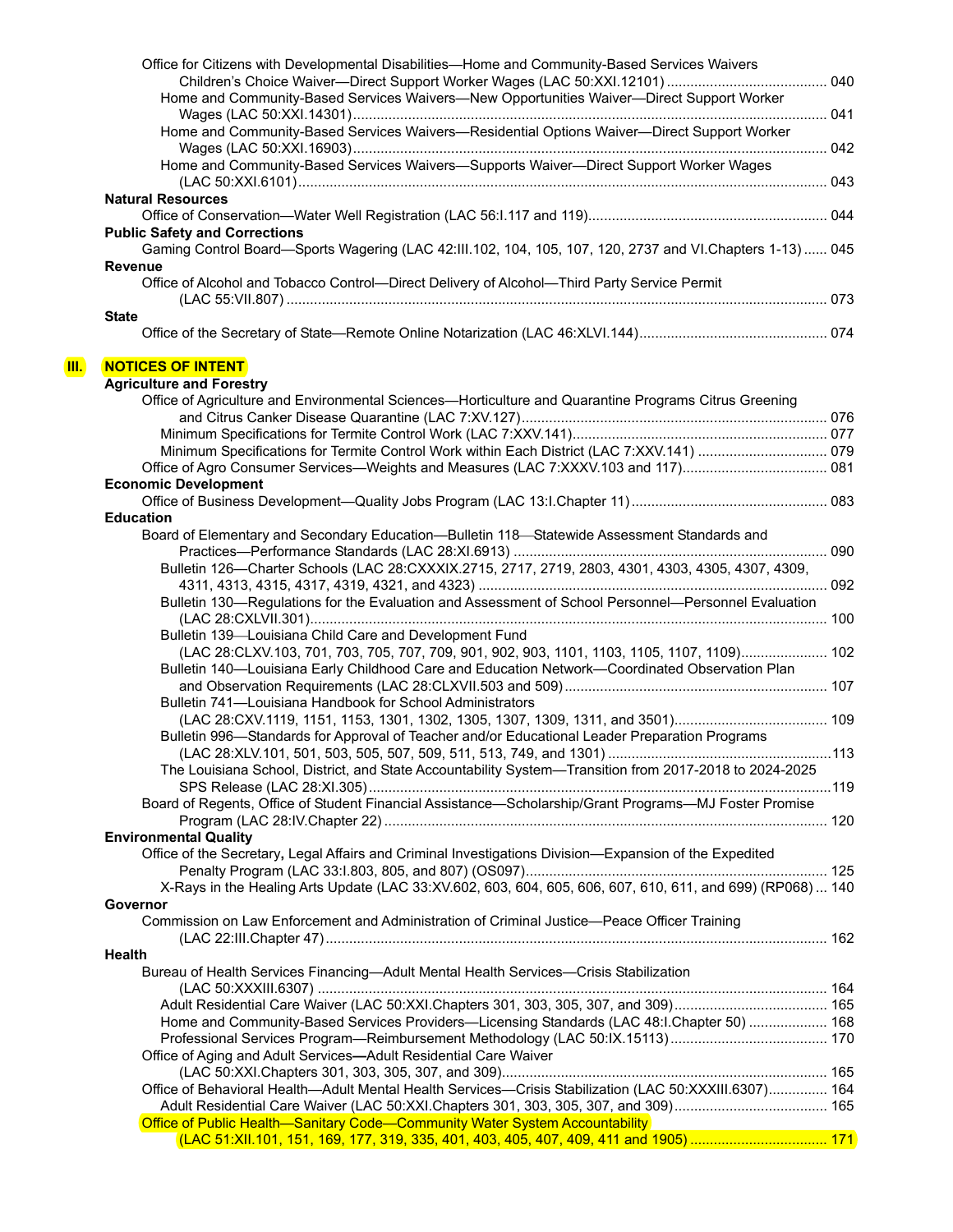|     | <b>Revenue</b><br>Policy Services Division—Partnership Returns-Electronic Filing Requirements; Filing Extensions for<br>Partnerships Filing Partnership/Partnership Composite Returns (LAC 61:III.1507 and 2505) 177<br><b>Wildlife and Fisheries</b> |  |
|-----|-------------------------------------------------------------------------------------------------------------------------------------------------------------------------------------------------------------------------------------------------------|--|
|     | Wildlife and Fisheries Commission-Hunting Regulations for the 2021-2023 Seasons                                                                                                                                                                       |  |
|     |                                                                                                                                                                                                                                                       |  |
| IV. | <b>ADMINISTRATIVE CODE UPDATE</b>                                                                                                                                                                                                                     |  |
|     |                                                                                                                                                                                                                                                       |  |
| V.  | <b>POTPOURRI</b>                                                                                                                                                                                                                                      |  |
|     | <b>Children and Family Services</b>                                                                                                                                                                                                                   |  |
|     | Office of Family Support-Temporary Assistance for Needy Families (TANF) Caseload Reduction  223                                                                                                                                                       |  |
|     | Governor                                                                                                                                                                                                                                              |  |
|     | Coastal Protection and Restoration Authority—Public Hearings—State Fiscal Year 2023 Draft Annual Plan 223<br><b>Justice</b>                                                                                                                           |  |
|     |                                                                                                                                                                                                                                                       |  |
|     | <b>Natural Resources</b>                                                                                                                                                                                                                              |  |
|     | Office of the Secretary-Request for Comments on Proposed Requirements or Solar Power Generation Facility                                                                                                                                              |  |
|     |                                                                                                                                                                                                                                                       |  |
|     | <b>Wildlife and Fisheries</b>                                                                                                                                                                                                                         |  |
|     | Wildlife and Fisheries Commission—Public Hearing—Substantive Change to Notice of Intent                                                                                                                                                               |  |
|     | Workforce                                                                                                                                                                                                                                             |  |
|     |                                                                                                                                                                                                                                                       |  |
|     |                                                                                                                                                                                                                                                       |  |
| VI. | <b>INDEX</b>                                                                                                                                                                                                                                          |  |
|     |                                                                                                                                                                                                                                                       |  |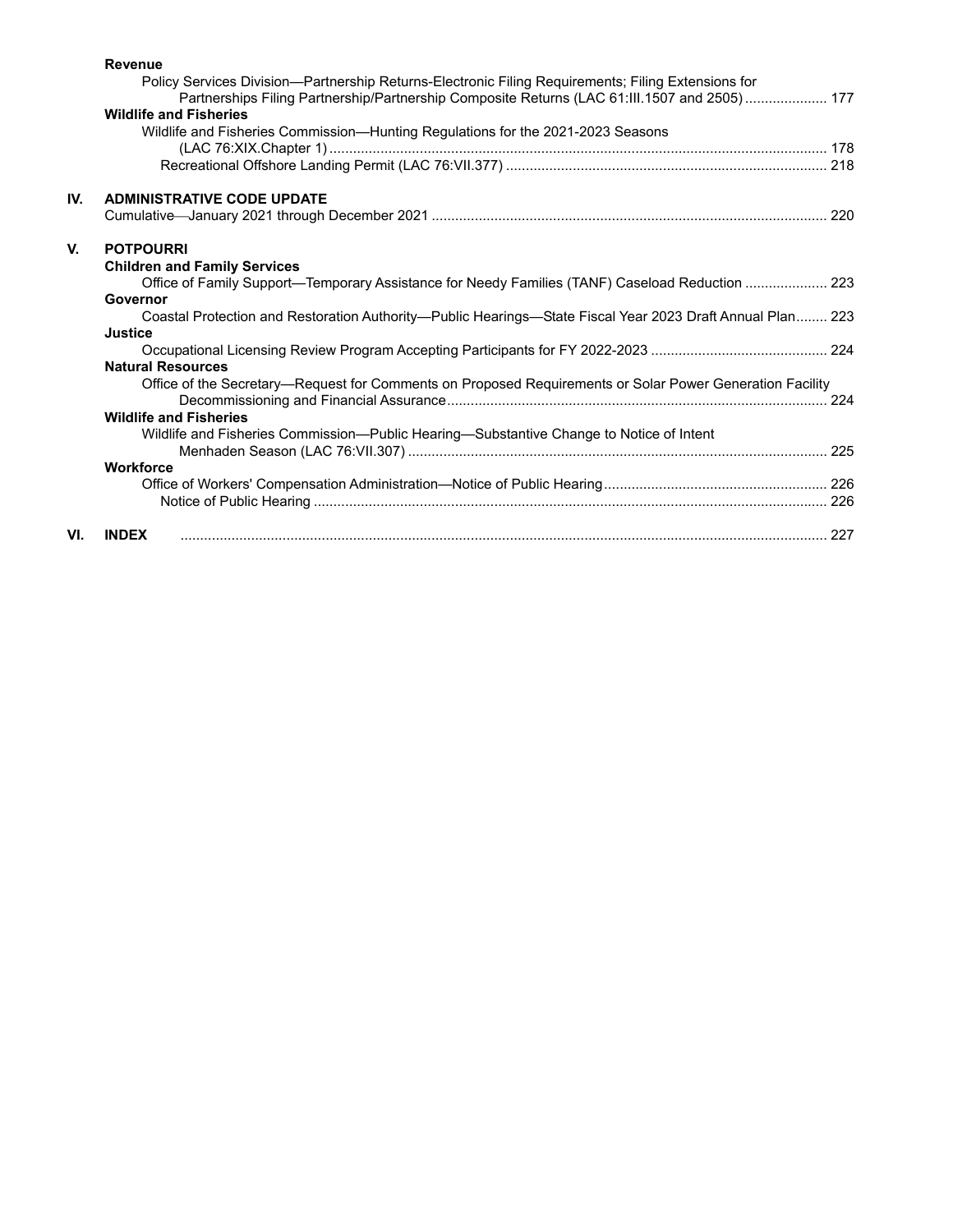Health and Human Services, Centers for Medicare and Medicaid Services (CMS), if it is determined that submission to CMS for review and approval is required.

# **Family Impact Statement**

In compliance with Act 1183 of the 1999 Regular Session of the Louisiana Legislature, the impact of this proposed Rule on the family has been considered. It is anticipated that this proposed Rule will have no impact on family functioning, stability and autonomy as described in R.S. 49:972.

### **Poverty Impact Statement**

In compliance with Act 854 of the 2012 Regular Session of the Louisiana Legislature, the poverty impact of this proposed Rule has been considered. It is anticipated that this proposed Rule will have no impact on child, individual, or family poverty in relation to individual or community asset development as described in R.S. 49:973.

#### **Small Business Analysis**

In compliance with Act 820 of the 2008 Regular Session of the Louisiana Legislature, the economic impact of this proposed Rule on small businesses has been considered. It is anticipated that this proposed Rule will have no impact on small businesses, as described in R.S. 49:978.1 et seq.

### **Provider Impact Statement**

In compliance with House Concurrent Resolution (HCR) 170 of the 2014 Regular Session of the Louisiana Legislature, the provider impact of this proposed Rule has been considered. It is anticipated that this proposed Rule will have no impact on the staffing level requirements or qualifications required to provide the same level of service, no direct and indirect cost to the provider to provide the same level of service, and will have no impact on the provider's ability to provide the same level of service as described in HCR 170.

#### **Public Comments**

Interested persons may submit written comments to Patrick Gillies, Bureau of Health Services Financing, P.O. Box 91030, Baton Rouge, LA 70821—9030. Mr. Gillies is responsible for responding to inquiries regarding this proposed Rule. The deadline for submitting written comments is at 4:30 p.m. on March 2, 2022.

#### **Public Hearing**

Interested persons may submit a written request to conduct a public hearing by U.S. mail to the Office of the Secretary ATTN: LDH Rulemaking Coordinator, Post Office Box 629, Baton Rouge, LA 70821-0629; however, such request must be received no later than 4:30 p.m. on February 9, 2022. If the criteria set forth in R.S. 49:953(A)(2)(a) are satisfied, LDH will conduct a public hearing at 9:30 a.m. on February 24, 2022 in Room 118 of the Bienville Building, which is located at 628 North Fourth Street, Baton Rouge, LA. To confirm whether or not a public hearing will be held, interested persons should first call Allen Enger at (225) 342- 1342 after February 9, 2022. If a public hearing is to be held, all interested persons are invited to attend and present data, views, comments, or arguments, orally or in writing. In the event of a hearing, parking is available to the public in the Galvez Parking Garage, which is located between North Sixth and North Fifth/North and Main Streets (cater-corner from the Bienville Building). Validated parking for the Galvez Garage may be available to public hearing attendees

when the parking ticket is presented to LDH staff at the hearing.

> Dr. Courtney N. Phillips **Secretary**

# **FISCAL AND ECONOMIC IMPACT STATEMENT FOR ADMINISTRATIVE RULES RULE TITLE: Professional Services Program Reimbursement Methodology**

#### I. ESTIMATED IMPLEMENTATION COSTS (SAVINGS) TO STATE OR LOCAL GOVERNMENT UNITS (Summary)

It is anticipated that implementation of this proposed rule will have no programmatic fiscal impact to the state other than the cost of promulgation for FY 21-22. It is anticipated that \$540 (\$270 SGF and \$270 FED) will be expended in FY 21-22 for the state's administrative expense for promulgation of this proposed rule and the final rule.

#### II. ESTIMATED EFFECT ON REVENUE COLLECTIONS OF STATE OR LOCAL GOVERNMENTAL UNITS (Summary)

It is anticipated that the implementation of this proposed rule will have no effect on revenue collections. It is anticipated that \$270 will be collected in FY 21-22 for the federal share of the expense for promulgation of this proposed rule and the final rule.

III. ESTIMATED COSTS AND/OR ECONOMIC BENEFITS TO DIRECTLY AFFECTED PERSONS OR NONGOVERNMENTAL GROUPS (Summary)

This proposed rule amends reimbursement methodology in the Professional Services Program in order to align the reimbursement for new services added to the Medicaid fee schedule with the State Plan Amendment approved by the U.S. Department of Health and Human Services, Centers for Medicare and Medicaid Services. This proposed rule does not add specific services to the fee schedule; however, it establishes the reimbursement methodology for new services that are added that do not have corresponding Medicare fees. Although the methodology for newly added professional services is being specified more fully in the administrative rule, the resulting fees are not anticipated to be materially higher or lower than it would have been otherwise; therefore, implementation of this proposed rule is not anticipated to result in costs or benefits to providers of these services in FY 21-22, FY 22-23, and FY

IV. ESTIMATED EFFECT ON COMPETITION AND EMPLOYMENT (Summary)

This rule has no known effect on competition and employment.

Patrick Gillies **Alan M. Boxberger** Medicaid Executive Director<br>
2201#025<br>
Legislative Fiscal Officer

**Legislative Fiscal Office** 

### **NOTICE OF INTENT**

**Department of Health Office of Public Health** 

Sanitary Code—Community Water System Accountability (LAC 51:XII.101, 151, 169, 177, 319, 335, 401, 403, 405, 407, 409, 411 and 1905)

Under the authority of R.S. 40:4, 40:5, and 40:5.9.1 and in accordance with R.S. 49:950 et seq., the Administrative Procedure Act, notice is hereby given that the state health officer, acting through the Department of Health, Office of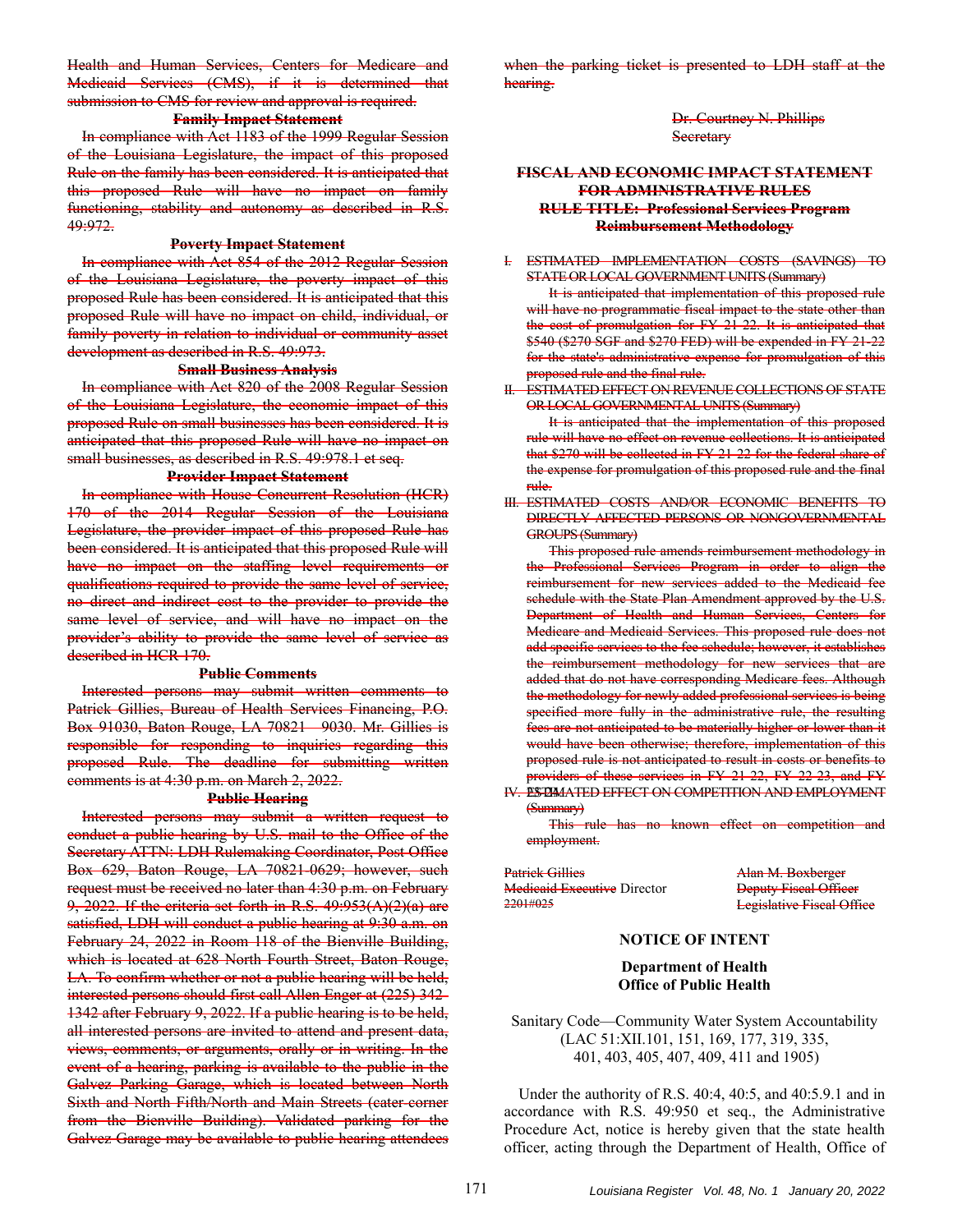Public Health (LDH-OPH), intends to amend Part XII (Water Supplies) of the Sanitary Code (LAC 51). When effective, the proposed amendments to Part XII will assist LDH-OPH in ensuring the sustainability of the drinking water infrastructure through an accountability process for community water systems.

In accordance with Act 98 of the 2021 Regular Legislative Session, the intent of the proposed adoption of Chapter 4 (Community Water System Accountability Rule) of Part XII is to provide an accountability process for community water systems by establishing a letter grade schedule with clear and objective standards and expectations for grading community water systems. Act 98 requires LDH-OPH to publish the first letter grades by January 1, 2023. Section 409 proposes a new requirement for community water systems to have a rate study conducted every five years by a LDH-approved qualified entity which includes the Louisiana Rural Water Association; thereby, reducing the fiscal impact of compliance with this proposed requirement for small community water systems.

The remaining amendments in the proposed rule are updates and clarifications which do not impose any new requirements. The proposed amendment to Section 169 eliminates the oil lubrication restriction for well line shafts pump settings less than 400 feet and eliminates the well pump spacer requirement, both of which have now been determined to be against current practices. The proposed amendment to §177 removes a requirement that conflicts with the American Water Works Association standard for granular activated carbon when it is used for treating disinfection by-products. The proposed amendment to §319 corrects a typo from the previous rulemaking. The proposed amendment to §335 updates the minimum system pressure requirement as previously adopted in 2018 and updates an outdated code citation. The proposed amendment to §1905 clarifies that the Tier 1 public notice is required to be issued to customers within 24 hours as required by federal regulations.

The effective date of the proposed adoption of Chapter 4 and the additional amendments to Part XII is anticipated to coincide with the promulgation of the final rule which is, barring any unexpected delays, currently expected to occur on April 20, 2022.

For the reasons set forth above, Part XII (Water Supplies) of the Sanitary Code (LAC 51:XII) is proposed to be amended as follows.

#### **Title 51 PUBLIC HEALTH―SANITARY CODE**

# **Part XII. Water Supplies**

# **Chapter 1. General**

# **§101. Definitions**

### **[formerly paragraph 12:001]**

A. Unless otherwise specifically provided herein, the following words and terms used in this Part of the *Sanitary Code*, and all other Parts which are adopted or may be adopted, are defined for the purposes thereof as follows. \* \* \*

*Community Water System*—community water supply. \* \* \*

*LSPC*—Louisiana State Plumbing Code, i.e., Part XIV (Plumbing) of this Code (LAC 51:XIV) became null and void on January 1, 2016 per Act 836 of the 2014 Regular Legislative Session. See the Louisiana State Uniform Construction Code (LAC 17:I.Chapter 1) for state plumbing regulations.

AUTHORITY NOTE: Promulgated in accordance with R.S. 36:258(B), R.S. 36:254(B)(7), R.S. 40:4(A)(8), R.S. 40:4.13(D)(1)(2), R.S. 40:5(A) (2)(3)(5)(6)(17)(20), and R.S. 40:1281.8.

\* \* \*

HISTORICAL NOTE: Promulgated by the Department of Health and Hospitals, Office of Public Health, LR 28:1318 (June 2002), amended LR 28:2513 (December 2002), LR 30:1194 (June 2004), LR 30:2326 (October 2004), LR 35:484 (March 2009), LR 35:1240 (July 2009), LR 38:2375 (September 2012), LR 38:2793 (November 2012), LR 38:3232 (December 2012), amended by the Department of Health, Office of Public Health, LR 43:84 (January 2017), LR 44:296 (February 2018), effective August 1, 2018, LR 44:1251 (July 2018), effective August 1, 2018, LR 48:

### **Subchapter B. General Design**

# **§151. Disinfection**

A. Water from new systems, or from any new part(s) of existing systems shall not be furnished for consumer's use until all wells, pipes, tanks, and equipment which can convey or store potable water are disinfected in accordance with American Water Works Association (AWWA) procedures as required in §§169, 225, and 245 of this Part.

AUTHORITY NOTE: Promulgated in accordance with the provisions of R.S. 40:4(A)(8), 40:4.13.D.(1)(2) and  $40:5(A)(2)(3)(5)(6)(7)(17).$ 

HISTORICAL NOTE: Promulgated by the Department of Health, Office of Public Health, LR 44:303 (February 2018), effective August 1, 2018, amended LR 48:

# **Subchapter C. Source Development**

# **§169. Groundwater**

A. - H.1.b. …

c. use lubricants that meet NSF International/American National Standards Institute (NSF/ANSI) Standard 60 or use well water itself as a lubricant.

 $1.d. - 3.c. \ldots$ 

 i. conform to §235 of this Part; where such standards exist, or in the absence of such standards, conform to applicable product standards and be acceptable to the state health officer. Any lubricants, fittings, brackets, tape or other appurtenances shall meet NSF/ANSI Standards 60/61, where applicable; and

 ii. be capable of supporting the weight of the pump, piping, water and appurtenances and of withstanding the thrust, torque and other reaction loads created during pumping. The actions of fatigue from repeated starting and stopping of the pump shall be considered when choosing a pipe and fittings.

 $4. - 8.$  ...

AUTHORITY NOTE: Promulgated in accordance with the provisions of R.S. 40:4(A)(8), 40:4.13.D.(1)(2) and 40:5(A)(2)(3)(5)(6)(7)(17).

HISTORICAL NOTE: Promulgated by the Department of Health, Office of Public Health, LR 44:305 (February 2018), effective August 1, 2018, amended LR 48: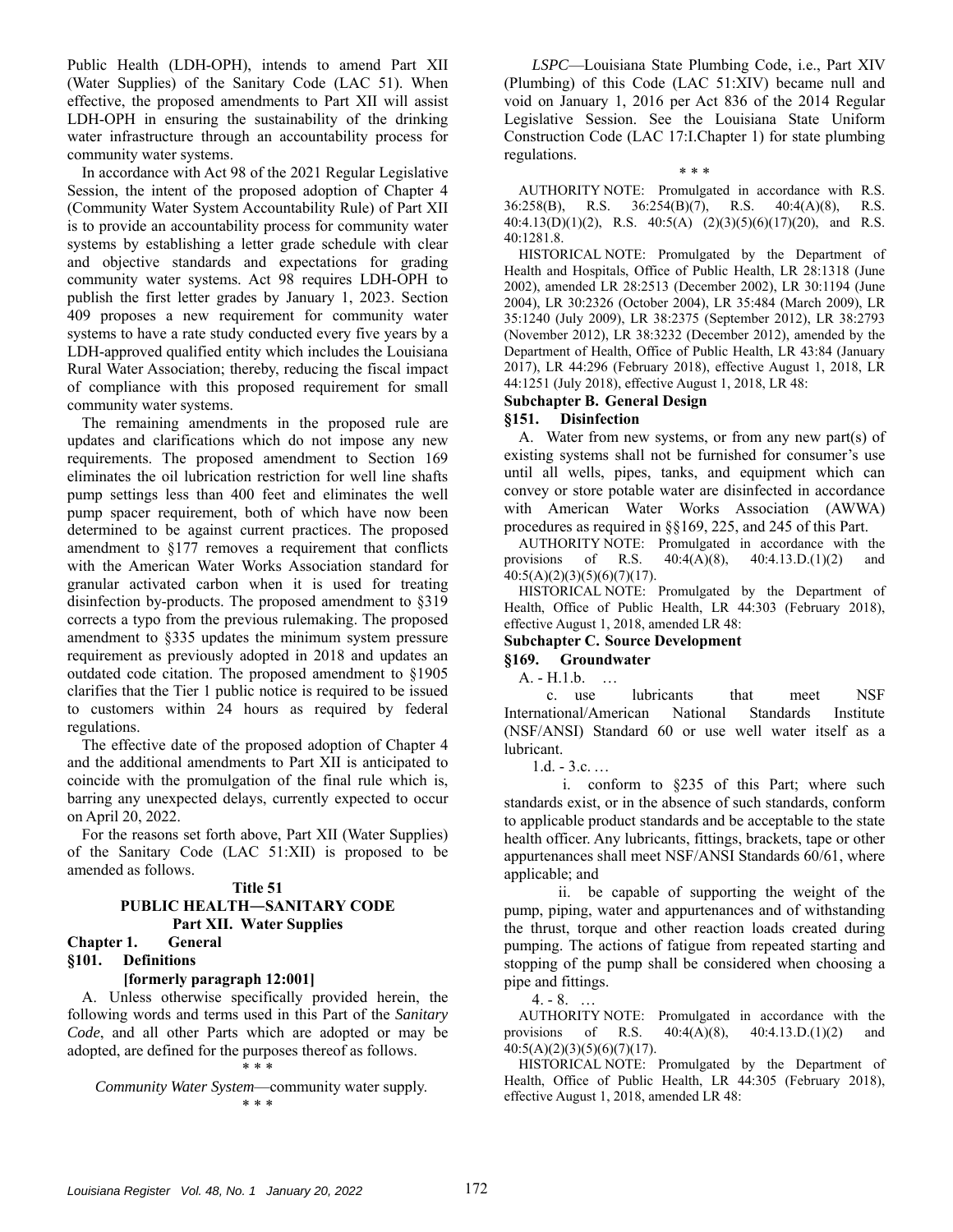# **Subchapter D. Treatment**

# **§177. Filtration Design**

 $A.1. - A.6.c.iii(b).$ 

 iv. Granular activated carbon (GAC) shall be in accordance with AWWA B604 and the design of shall meet the following:

(a). There shall be provisions for a free chlorine residual and adequate contact time in the water following the filters and prior to distribution (See §177.C and §177.D).

(b). There shall be means for periodic treatment of filter material for control of bacterial and other growth.

(c). Provisions shall be made for frequent replacement or regeneration. Regeneration of GAC shall be in accordance with AWWA B604.

 $6.c.v. - 10.a$  ...

b. filtered water shall be used for backwashing filters except in the application of GAC filters for removing formed disinfection by-products;

c. washwater pumps shall be in duplicate except in the application of GAC filters or an alternate means of obtaining washwater is available;

A.10.d. - G.3. …

AUTHORITY NOTE: Promulgated in accordance with the provisions of R.S. 40:4(A)(8), 40:4.13.D.(1)(2) and  $40:5(A)(2)(3)(5)(6)(7)(17).$ 

HISTORICAL NOTE: Promulgated by the Department of Health, Office of Public Health, LR 44:313 (February 2018), effective August 1, 2018, amended LR 48:

# **Chapter 3. Water Quality Standards**

# **§319. Significant Deficiencies Identified in Sanitary Surveys**

A. - C. …

D. For all public water systems, except as otherwise specified in this Part, failure to comply with any of the following requirements has been determined by the state health officer to be a significant deficiency and shall be corrected in accordance with §319.B of this Part:

1. - 15. …

16. §344 of this Part;

17. - 26. …

AUTHORITY NOTE: Promulgated in accordance with R.S. 40:4(A)(8), 40:4.13(D)(1)(2) and R.S. 40:5(A)(2)(3)(5)(6)(17)(20).

HISTORICAL NOTE: Promulgated by the Department of Health, Office of Public Health, LR 43:85 (January 2017), amended LR 44:345 (February 2018), effective August 1, 2018, LR 44:1251 (July 2018), effective August 1, 2018, amended LR 48:

### **§335. Distribution**

# **[formerly paragraph 12:012-1]**

A. - C.2.c …

D. [formerly paragraph 12:012-3] Where pumps are used to draw water from a water supply distribution system or are placed in a system to increase the line pressure, provision must be made to limit the pressure on the suction side of the pump to not less than 20 psi (pounds per square inch) gauge. Where the use of automatic pressure cut-offs is not possible, such pumps must draw water from a tank, supplied with water from a water distribution system through an air gap that complies with ASME Standard A112.1.2-2004.

E. [formerly paragraph 12:012-4] All public water supplies shall be operated and maintained to provide a minimum positive pressure of 20 psi gauge at all service connections at all times.

AUTHORITY NOTE: Promulgated in accordance with the provisions of R.S. 40:4(A)(8), R.S. 40:5(A)(5)(6), and R.S. 40:1285.8.

HISTORICAL NOTE: Promulgated by the Department of Health and Hospitals, Office of Public Health, LR 28:1325 (June 2002), amended LR 38:2794 (November 2012), amended by the Department of Health, Office of Public Health, LR 48:

# **Chapter 4. Community Water System Accountability Rule**

### **§401. Statement of Purpose**

A. Pursuant to Act 98 of the 2021 Regular Legislative Session, the LDH-OPH adopts a letter grade schedule for community water systems to provide an accountability process to support drinking water infrastructure sustainability for the citizens of Louisiana.

AUTHORITY NOTE: Promulgated in accordance with R.S. 40:4(A)(8), R.S. 40:5.A.(2)(3)(5)(6)(17)(20) and R.S. 40:5.9.1.D.(1).

HISTORICAL NOTE: Promulgated by the Department of Health, Office of Public Health, LR 48:

### **§403. General Provisions**

A. The requirements established in this Chapter are applicable to community water systems as defined in this Part and under R.S. 40:5.8.

B. For each active community water system (CWS), LDH-OPH shall determine and publish an annual letter grade and score in accordance with this Chapter. The CWS annual letter grade shall be based on the CWS final score calculated in accordance with §407 of this Part using the letter grade schedule standards specified in §405 of this Part.

1. The letter grades and scores published January 1, 2023 are preliminary and shall be finalized and republished no later than May 1, 2023 on the LDH-OPH website. For subsequent years starting in 2024, the final letter grades and scores shall be published on the LDH-OPH website by May 1 each year. The published letter grades and scores are not subject to change after May 1 until the next annual letter grade and score is published.

C. Community water systems shall include their final letter grade and score in their annual Consumer Confidence Report (a.k.a. Annual Water Quality Report) that is posted on the water systems website.

D. For any community system that receives a letter grade of "D" or "F", LDH-OPH shall give notice to the State Bond Commission, the Louisiana Public Service Commission, Louisiana Legislative Auditor and the Attorney General in accordance with Act 98 of the 2021 Regular Legislative Session.

AUTHORITY NOTE: Promulgated in accordance with R.S. 40:4(A)(8), R.S. 40:5.A.(2)(3)(5)(6)(17)(20) and R.S. 40:5.9.1.D.(1).

HISTORICAL NOTE: Promulgated by the Department of Health, Office of Public Health, LR 48:

### **§405. Letter Grade Schedule**

A. The letter grade and score for community water systems shall be based on the following standards and point deductions.

1. For federal water quality violations history:

a. five points shall be deducted for each maximum contaminant level (MCL) violation incurred during the graded year;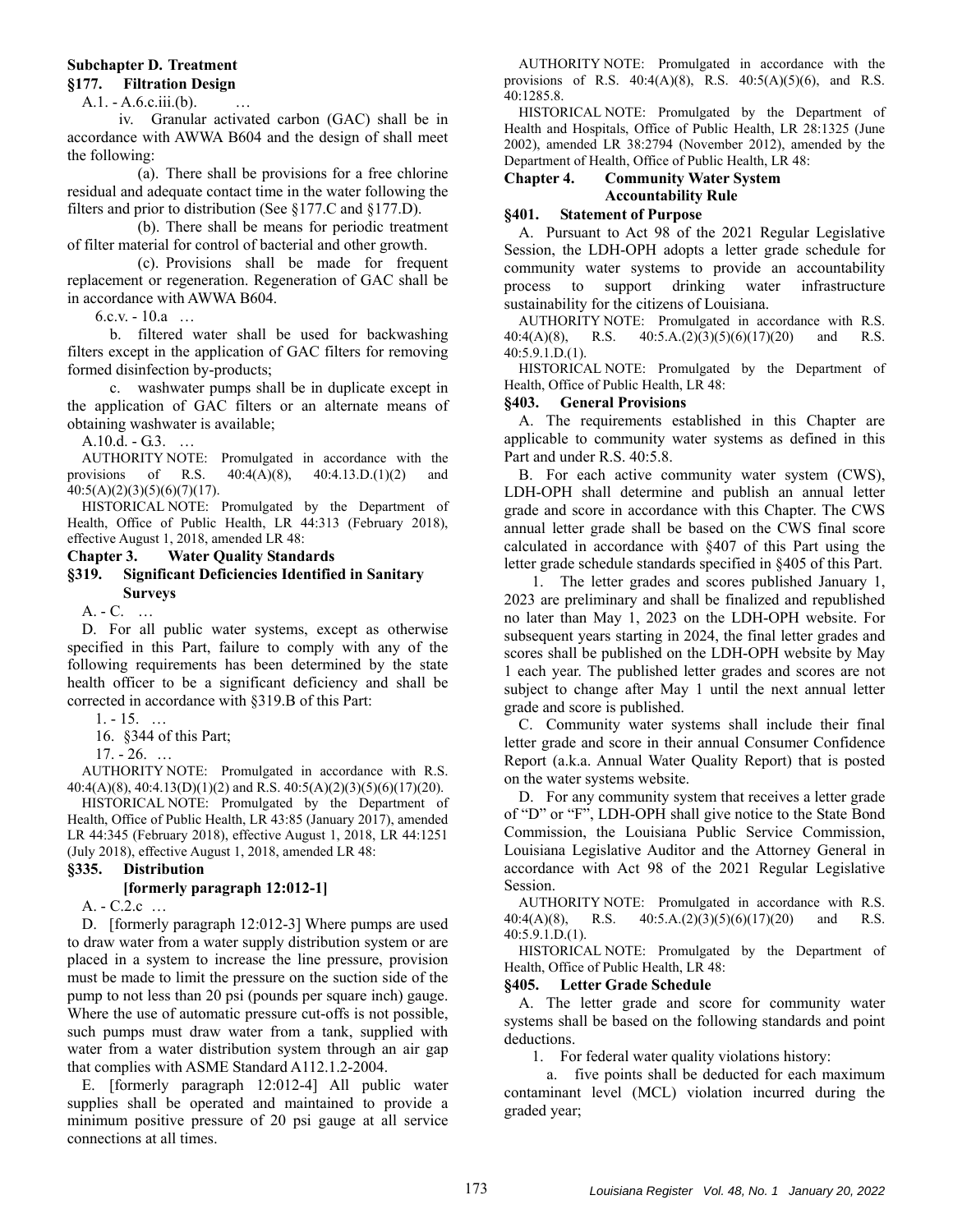b. five points shall be deducted for each Lead and Copper Rule treatment technique (TT) violation inclusive of failure to install corrosion control treatment or failure to maintain optimal water quality parameters for optimized corrosion control treatment incurred for the last monitoring period; and

c. an additional 10 points shall be deducted for noncompliance with an administrative order issued for MCL or TT violations.

d. the total points deducted for federal water quality violations shall not exceed 30.

2. For state violations history:

a. one point shall be deducted for each chlorine residual violation incurred during the graded year;

b. five points shall be deducted for failure to have a duly-certified operator at a ground water system;

c. ten points shall be deducted for failure to have a duly-certified operator at a surface water system; and

d. five points shall be deducted for a water outage and/or a boil notice issued by the state health officer.

e. the total points deducted for state violations shall not exceed 10.

3. For water system financial sustainability:

a. five points shall be deducted for failure to have and submit a rate study (per §§409 and 411 of this Part) or failure to have implemented an adequate rate (as indicated by the system's rate study);

b. five points shall be deducted for failure to have a current audit (if applicable);

c. ten points shall be deducted if a fiscal administrator is appointed for the municipality; and

d. five points shall be deducted for circumstances that affect the fiscal control of the community water system.

e. the total points deducted for financial sustainability shall not exceed 10.

4. For operation and maintenance performance history:

a. three points shall be deducted for each unresolved significant deficiency. Such deficiencies shall include lack of cross-connection control, record keeping, maintenance and other applicable deficiencies specified in §319.D of this Part;

b. the total points deducted for operation and maintenance performance history shall not exceed 15.

5. For infrastructure violations:

a. five points shall be deducted for each unresolved significant deficiency. Such deficiencies shall include frequent low water pressure events, no standby power, single source, failed components and other applicable significant deficiencies specified in §319.D of this Part.

b. the total points deducted for infrastructure violations shall not exceed 20.

6. For customer satisfaction:

a. one point shall be deducted for each validated water complaint (per event) concerning water quality or quantity received either by the water system or LDH-OPH for the graded year; or

b. ten points shall be deducted for failure to submit the complaint log by the deadline specified in §411 of this Part;

c. the total points deducted for customer satisfaction shall not exceed 10.

7. For level of secondary contaminants:

a. five points shall be deducted for either iron or manganese detected (LDH-OPH test results) in the finished drinking water above their respective secondary maximum contaminant level (0.3 mg/L for iron and 0.05 mg/L for manganese);

b. the total points deducted for secondary contaminants shall not exceed five.

B. Extra points may be granted and added to the final score of the community water system in accordance with this Subsection.

1. Five points can be granted for having and submitting supporting documentation for any of the following:

a. an asset management plan;

b. a storage assessment and maintenance program;

c. a well assessment and maintenance program;

d. participation in a capacity development program approved by LDH-OPH; or

e. participation in a management training program approved by LDH-OPH.

2. The total points added for extra points shall not exceed 10.

AUTHORITY NOTE: Promulgated in accordance with R.S. 40:4(A)(8), R.S. 40:5.A.(2)(3)(5)(6)(17)(20) and R.S. 40:5.9.1.D.(1).

HISTORICAL NOTE: Promulgated by the Department of Health, Office of Public Health, LR 48:

### **§407. Calculation of Letter Grade and Score**

A. The score for each community water system shall be calculated per the following method:

1. Using the Letter Grade Schedule in §405 of this Part, sum the points deducted for each standard specified in §405.A.1-7.b and subtract the total point deduction from 100. Extra points can be added to the final score if granted per §405.B of this Part. See Table 407.A.1 (below) for an example of the grade score calculation.

| <b>Table 407.A.1</b><br><b>Letter Grade Score Calculation Example</b>               |                            |  |
|-------------------------------------------------------------------------------------|----------------------------|--|
| <b>Grade Standards</b>                                                              | Point<br><b>Deductions</b> |  |
| 1. Federal Water Quality Violations                                                 |                            |  |
| 2. State Violations                                                                 | 2                          |  |
| 3. Financial Sustainability                                                         |                            |  |
| 4. Operation and Maintenance Performance                                            | 3                          |  |
| 5. Infrastructure Violations                                                        |                            |  |
| 6. Customer Satisfaction                                                            | 5                          |  |
| 7. Level of Secondary Contaminants                                                  |                            |  |
| <b>Total Point Deduction</b>                                                        | 15                         |  |
| Extra Points                                                                        |                            |  |
| Score = $100 - Total Point Deduction + Extra$<br>Points<br>$(Score = 100 - 15 + 5)$ | 90                         |  |
| Letter Grade                                                                        |                            |  |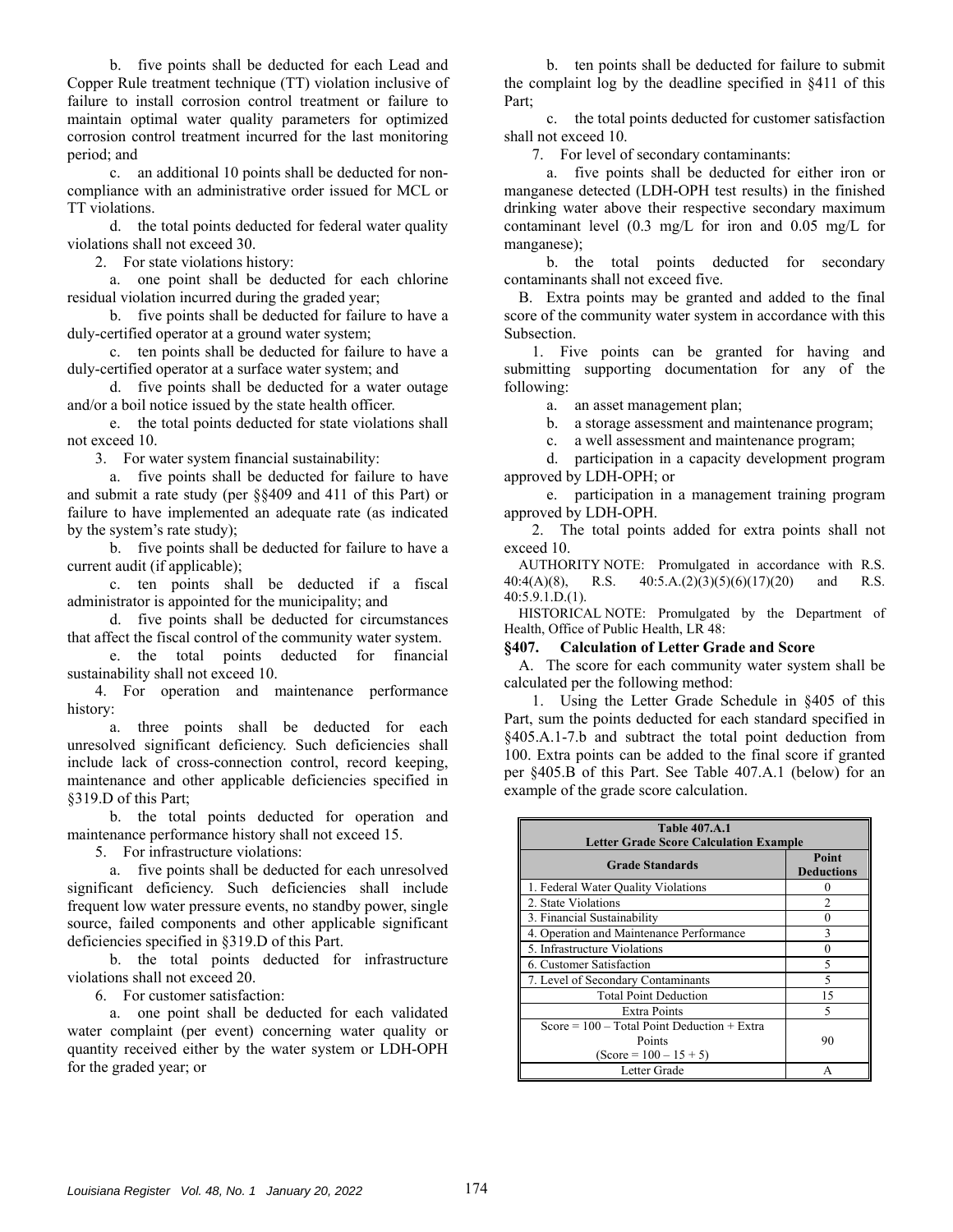B. The letter grade for each community water system shall be assigned based on Table 407.B (below) using the score calculation specified in §407.A.1 of this Part.

| Table 407.B         |                    |  |
|---------------------|--------------------|--|
| <b>Letter Grade</b> | <b>Point Value</b> |  |
|                     | > 90               |  |
| R                   | $80 - 89$          |  |
| ⊂                   | $70 - 79$          |  |
| D                   | $60 - 69$          |  |
| Е                   | < 59               |  |

AUTHORITY NOTE: Promulgated in accordance with R.S. 40:4(A)(8), R.S. 40:5.A.(2)(3)(5)(6)(17)(20) and R.S. 40:5.9.1.D.(1).

HISTORICAL NOTE: Promulgated by the Department of Health, Office of Public Health, LR 48:

### **§409. Financial Sustainability Requirements**

A. Community water systems shall have a rate assessment or study performed every 5 years by a qualified entity approved by the state health officer. Qualified entities include, but are not limited to, a Louisiana licensed professional engineer, a certified public accountant (CPA), or the Louisiana Rural Water Association (LRWA).

1. A rate study shall include a rate analysis completion report containing the following:

a. the completed rate analysis;

b. the rate analysis summary letter that includes the rate analysis findings and recommendations to maintain sustainability; and

c. documentation that includes the dates that the rate analysis was presented to the legally responsible person for the community water system and the decision to implement or reject the rate analysis findings.

AUTHORITY NOTE: Promulgated in accordance with R.S. 40:4(A)(8), R.S. 40:5.A.(2)(3)(5)(6)(17)(20) and R.S. 40:5.9.1.D.(1).

HISTORICAL NOTE: Promulgated by the Department of Health, Office of Public Health, LR 48:

# **§411. Reporting Requirements**

A. Community water systems shall submit the following information to LDH-OPH in a format approved by LDH-OPH by January 31 of each year starting 2023 unless specified otherwise in this Section.

1. A rate study performed on or after April 20, 2017 and in accordance with §409.A of this Part along with the current water rates for the community water system and any documentation authorizing and adopting the last rate increase. Unless updated, a rate study is not required to be submitted every year.

2. The last annual report (as submitted to Louisiana Secretary of State) and the prior year financial report for the company owning the community water system, or a prior year audit report (as submitted to the Louisiana Legislative Auditor) for the political subdivision (e.g., municipality) over the community water system.

3. A demonstrated flushing plan with verification of implementation if directed by LDH-OPH to have a flushing program to mitigate poor water quality in the distribution system as required by Louisiana Revised Statutes 40:1281.12.

4. A complaint log containing all water related complaints received by the community water system for the previous calendar year as required by Louisiana Revised Statutes 40:1281.12.

5. The documentation for items listed in §405.B.1 of this Part if the community water system wants to receive extra points per §§405.B and 407.A.1.

AUTHORITY NOTE: Promulgated in accordance with R.S. 40:4(A)(8), R.S. 40:5.A.(2)(3)(5)(6)(17)(20) and R.S. 40:5.9.1.D.(1).

HISTORICAL NOTE: Promulgated by the Department of Health, Office of Public Health, LR 48:

# **Chapter 19. Public Notification Rule**

#### **§1905. Tier 1 Public Notice**  \* \* \*

A. Delivery. When a Tier 1 public notice is required under the National Primary Drinking Water Regulations, §913, §1139.B, or §1317.A.1 of this Part, and after consultation with the Office of Public Health (see Subsection C of this Section for after-hours contact procedures), the public water system shall, unless directed otherwise by the Office of Public Health in writing, furnish a notice to customers via broadcast media (such as radio and television stations) and daily newspapers serving the area as soon as possible but not later than 24 hours after the public water system learns of the violation or situation. The public water system shall also ensure that the actual public notice prepared by the water system is published in a daily or weekly newspaper serving the area as soon as possible but no later than 48 hours after the violation or failure.

B. - C. …

AUTHORITY NOTE: Promulgated in accordance with R.S. 40:4(A)(8) and 40:5(2)(3)(5)(6)(17)(20).

HISTORICAL NOTE: Promulgated by the Department of Health and Hospitals, Office of Public Health, LR 35:486 (March 2009), amended by the Department of Health, Office of Public Health, LR 48:

# **Family Impact Statement**

In compliance with Act 1183 of the 1999 Regular Session of the Louisiana Legislature, the impact of this proposed Rule on the family has been considered. It is anticipated that this proposed Rule will have the following impact.

1. The effect on the stability of the family. There will be no effect.

2. The effect on the authority and rights of parents regarding the education and supervision of their children. There will be no effect.

3. The effect on the functioning of the family. There will be no effect.

4. The effect on the family earnings and family budget. The proposed Rule may increase the monthly water bill for families if served drinking water by a CWS that does not currently meet the rate study requirement. The CWS may determine a need to increase their revenue collections (i.e., increase water bills) to cover some or all of the Rule implementation costs. The actual effect on water bills is hard to predict due to the unknown financial status of each CWS. Therefore, the effect of the Rule on family budget is unknown.

5. The effect on the behavior and personal responsibility of children. There will be no effect.

6. The ability of the family or local government to perform the function as contained in the proposed Rule. There will be no effect for the family. The proposed Rule adopts a new requirement for community water systems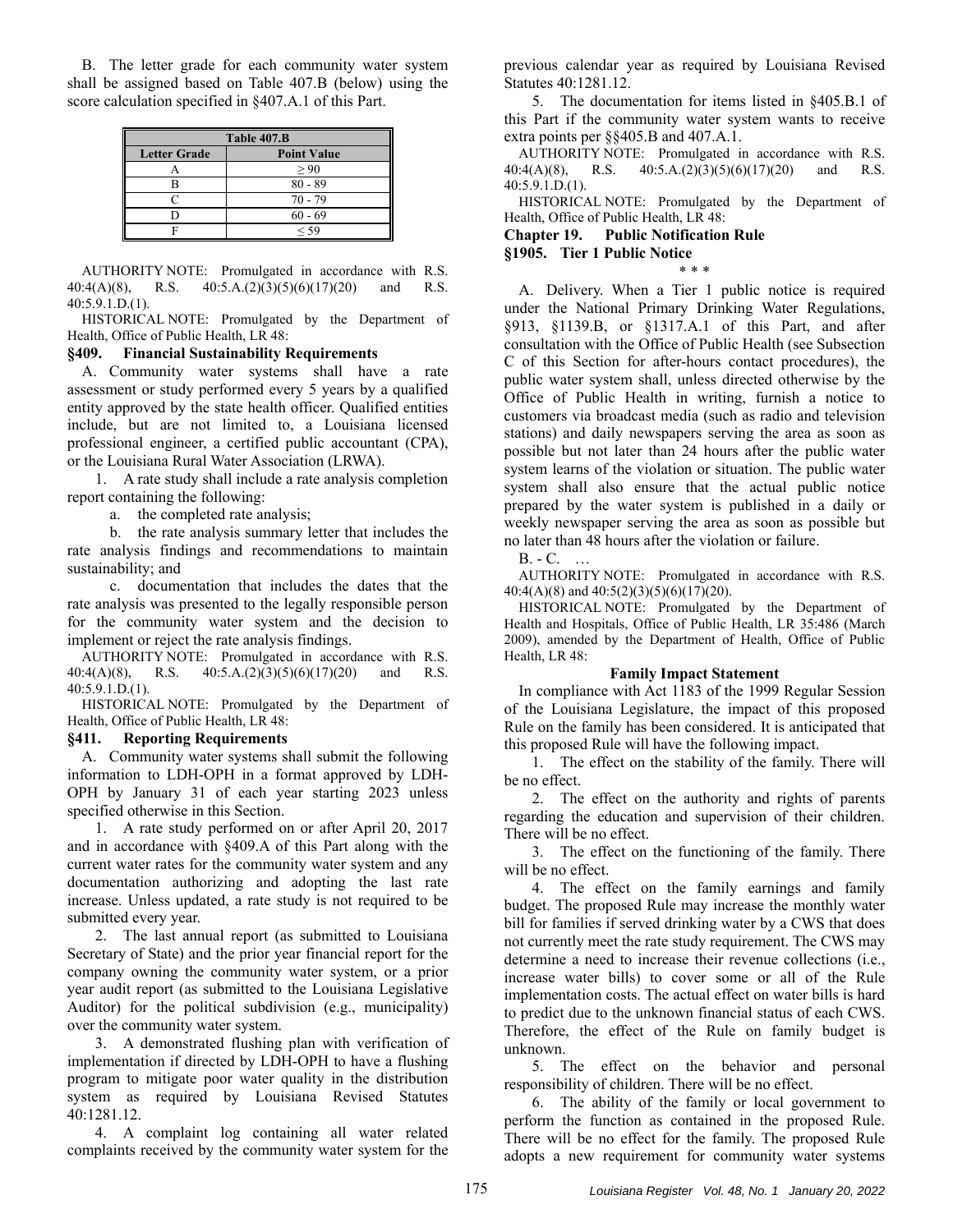potentially becoming effective as soon as April 20, 2022. Local government that own/operate a community water system (CWS) may determine a need to increase their revenue collections (i.e., increase water bills) to cover the cost of complying with this Rule. The increase in revenue collection needed for compliance with this Rule is not estimable as it would vary and depend on the CWS's size and current financial status.

### **Poverty Impact Statement**

In compliance with Act 854 of the 2012 Regular Session of the Louisiana Legislature, the poverty impact of this proposed Rule has been considered. It is anticipated that this proposed Rule will have the following impact.

1. The effect on household income, assets, and financial security. The proposed Rule may increase the monthly water bill for households if served drinking water by a CWS that does not currently meet the rate study requirement. The CWS may determine a need to increase their revenue collections (i.e., increase water bills) to cover some or all of the Rule implementation costs. The actual effect on water bills is hard to predict due to the unknown financial status of each CWS. Therefore, the effect of the Rule on households is unknown.

2. The effect on early childhood development and preschool through postsecondary education development. There will be no effect on childhood development and preschool through postsecondary education development.

3. The effect on employment and workforce development. The proposed Rule may cause an increase in competition to hire and retain a qualified water system operator. Water system operators that focus on improving water quality and minimizing violations can help the CWS to receive a better grade. This may cause an increase in employment of qualified operators to properly operate, maintain, monitor, assess and take appropriate corrective actions to remain in compliance with the safe drinking water regulations that will affect the CWS's letter grade and score.

4. The effect on taxes and tax credits. There will be no effect on taxes and tax credits

5. The effect on child and dependent care, housing, health care, nutrition, transportation, and utilities assistance. There will be no effect on child and dependent care, housing, health care, nutrition, transportation, and utilities assistance.

### **Small Business Analysis**

In compliance with Act 820 of the 2008 Regular Session of the Louisiana Legislature, the economic impact of the proposed Rule on small businesses has been considered. It is estimated that the proposed action is not expected to have a significant adverse economic impact on small businesses. The agency, consistent with health, safety, environmental and economic welfare factors has considered and, where possible, utilized regulatory flexibility methods in drafting the proposed Rule that will accomplish the objectives of applicable statutes while minimizing the adverse impacts of the proposed Rule on small businesses.

### **Provider Impact Statement**

In compliance with House Concurrent Resolution (HCR) 170 of the 2014 Regular Session of the Louisiana Legislature, the provider impact of this proposed Rule has been considered. The proposed Rule should not have any known or foreseeable impact on providers as defined by HCR 170 of 2014 Regular Legislative Session. Per HCR

170, "provider" means an organization that provides services for individuals with developmental disabilities. In particular, there should be no known or foreseeable effect on the staffing level requirements or qualifications required to provide the same level of service; no total direct and indirect effect on the cost to the providers to provide the same level of service; or no overall effect on the ability of the provider to provide the same level of service.

### Public Comments

Interested persons may submit written comments on the proposed Rule. Such comments must be received no later than Monday, February 28, 2022 at COB, 4:30 p.m., and should be addressed to Amanda Ames, Chief Engineer, Engineering Services Section, Office of Public Health, P.O. Box 4489, Baton Rouge, LA 70821-4489, or faxed to (225) 342-7303. If comments are to be shipped or hand-delivered, please deliver to the Bienville Building, 628 N. Fourth Street, Room 125, Baton Rouge, LA 70802.

### Public Hearing

LDH-OPH will conduct a public hearing at 1 pm on Monday, February 28, 2022, in Room 118 of the Bienville Building, 628 North Fourth Street, Baton Rouge, LA. Parking is available to the public in the 7-story Galvez Parking Garage which is located between N. Sixth and N. Fifth Streets / North and Main Streets (cater-corner and across the street from the Bienville Building). Validated parking for the Galvez Garage may be available to public hearing attendees when the parking ticket is presented to the Bienville Building's front security desk. All interested persons are invited to attend and present data, views, comments, or arguments, orally or in writing.

> Joseph Kanter, MD, MPH State Health Officer and Dr. Courtney N. Phillips Secretary

# **FISCAL AND ECONOMIC IMPACT STATEMENT FOR ADMINISTRATIVE RULES RULE TITLE: Sanitary Code Community Water System Accountability**

#### I. ESTIMATED IMPLEMENTATION COSTS (SAVINGS) TO STATE OR LOCAL GOVERNMENT UNITS (Summary)

In accordance with Act 98 of the 2021 Regular Legislative Session, the proposed rule adopts an accountability process for community water systems by establishing a letter grade schedule to determine a letter grade and score for each community water system (CWS). As required by Act 98, the letter grade schedule is based on seven minimum standards that include federal water quality violations, state violations, financial sustainability, operation and maintenance performance, infrastructure violations, customer satisfaction, and secondary contaminants. For financial sustainability, the proposed rule establishes a new requirement for community water systems to have a rate study conducted every 5 years by an approved entity established in the proposed rule. The proposed rule also amends existing provisions of Part XII of the State Sanitary Code (LAC 51:XII) to provide updates and clarifications which do not impose any new requirements for public water systems.

State and local agencies that own/operate a CWS may incur costs to comply with the rate study requirement in the proposed